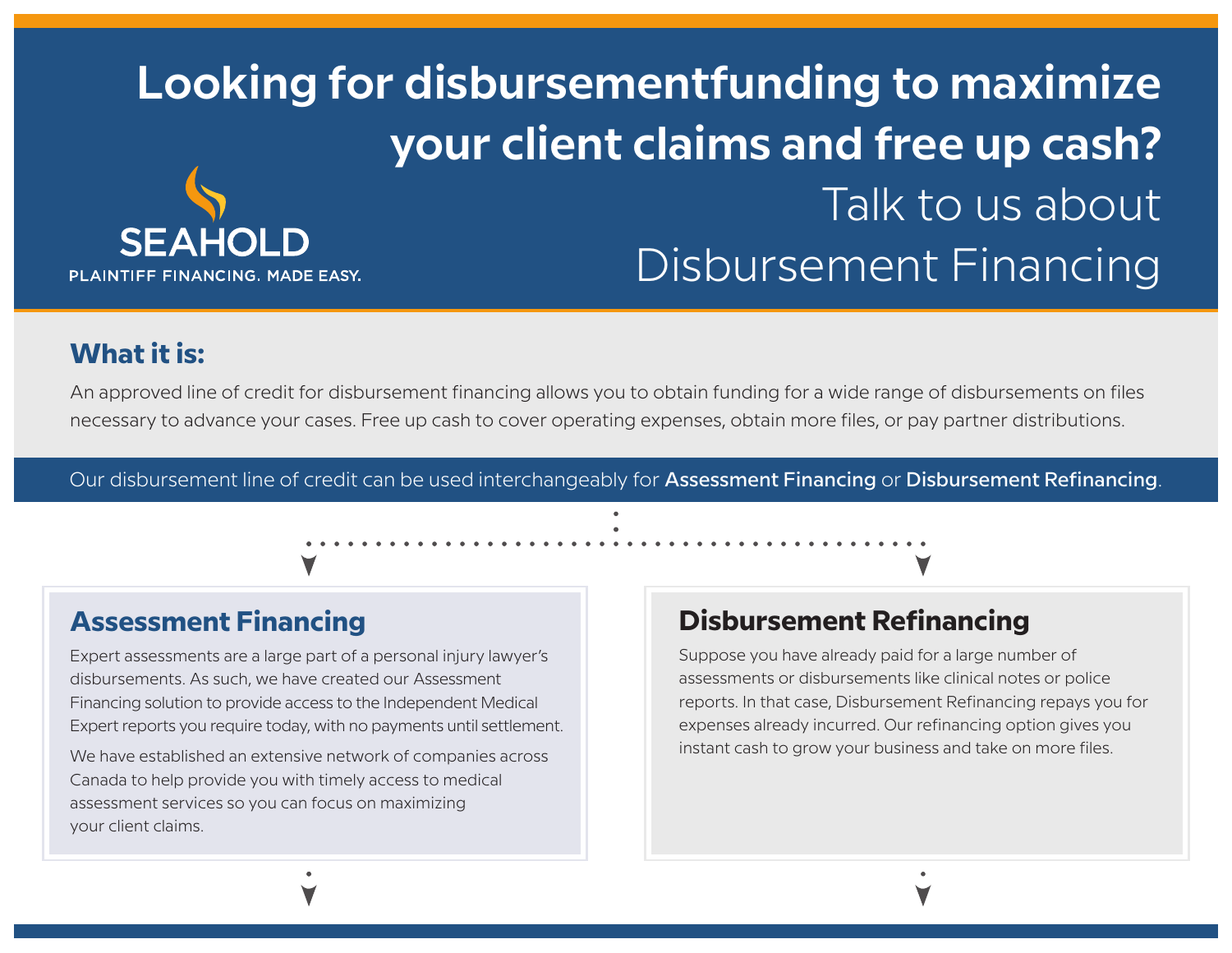

# **Assessment Financing and Disbursement Refinancing**

# **How Assessment Financing works:**

- We work with you to establish a line of credit based on your specific needs.
- You contact any of the Assessment Partners in our program to source an expert or service.
- The Assessment Partner completes the service and sends us the invoice.
- The Assessment Partner sells the invoice to Seahold based on your direction.
- You pay the invoice amount to Seahold upon the settlement of the claim. If less than 24 months, no interest is charged.



# **Key loan details:**

- Competitive rates
- No file review
- No administrative headaches
- No interest or financing costs for 24 months<sup>\*</sup>
- No payment of principal or any interest until settlement

#### \* An extension is negotiable if a file has not set settled within this term

# **How Disbursement Refinancing works:**

- We work with you to establish a line of credit based on your specific needs.
- You send us a list of paid and unbilled disbursements on active files, the sum of which you want to draw on the disbursement line of credit.
- We credit your bank account or send you a cheque for the total of disbursements you want to refinance.
- At the earlier of file settlement or three years, you pay Seahold the principal amount financed plus accrued interest from the date of the draw.

## **Key loan details:**

- Competitive rates
- No file review
- No administrative headaches
- Three-year term, extension negotiable if file has not settled within three years from date of draw
- Interest accrues from date of the draw
- No payment of principal or interest until file settles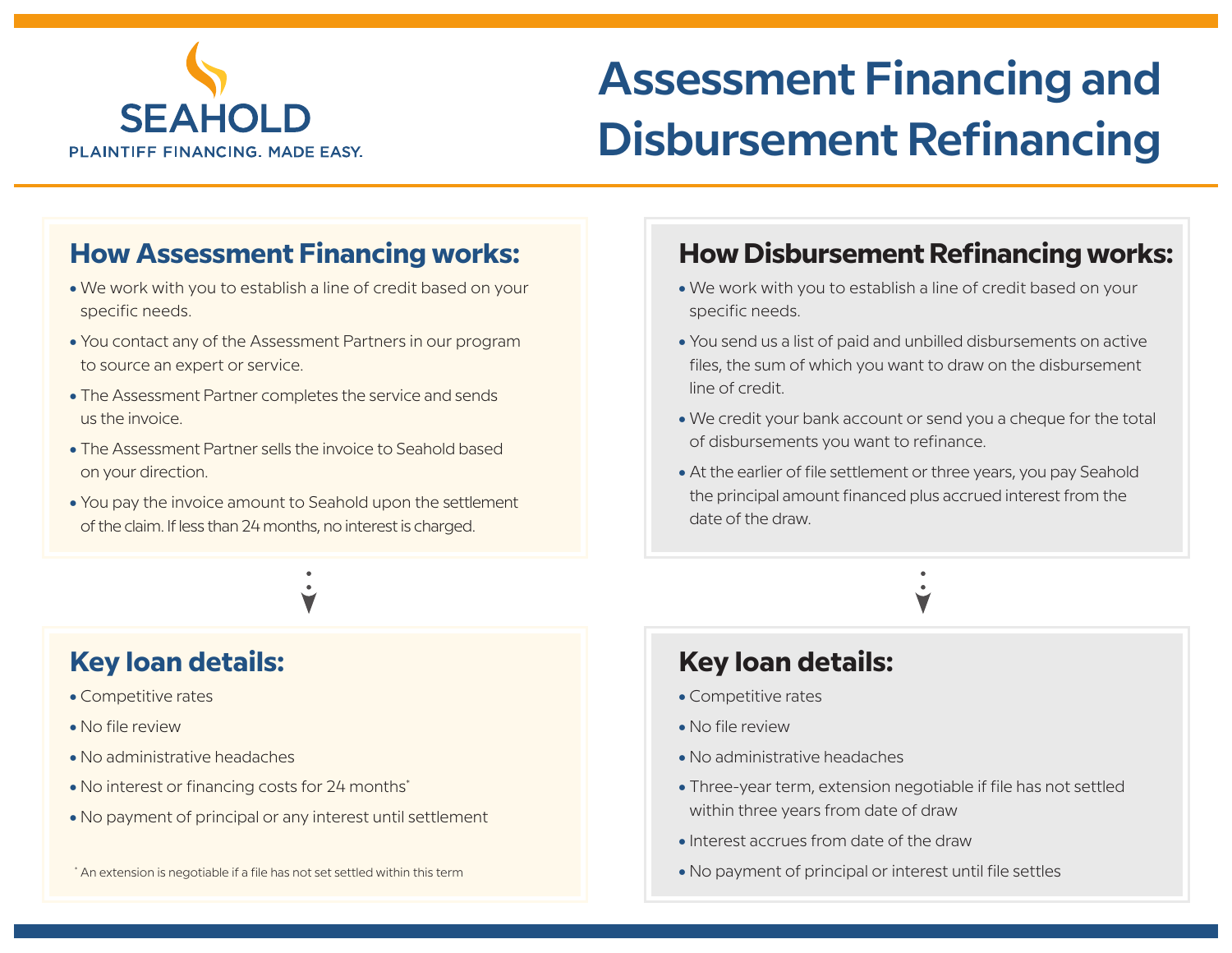

# **Access the Independent Medical Experts you require**

We connect you with qualified medical assessment firms that provide the expert evidence you need to build your personal injury cases. Our partners are a roster of specialists and regional/national experts that can assist with a wide range of services, including:

### Accident Benefits **Employer** Employer Forensics Functional

- Assessment of Attendant Care Needs
- Catastrophic Assessments
- File Reviews
- Functional Abilities Evaluation
- Functional Medicine Evaluation
- Independent Medical Evaluation
- Insurer Examination
- Job Site Assessment
- Labour Market Re-Entry Assessments
- Neuropsychological Assessments
- Physical Demands Analysis
- Psycho-Vocational Evaluation
- Vocational and Employability Assessments

#### • Ergonomic Assessments

- File Reviews
- Functional Abilities Evaluation
- Functional Medicine **Evaluation**
- Independent Medical Evaluation
- Job Site Assessment
- Labour Market Re-Entry **Assessments**
- Neuropsychological **Assessments**
- Non-Medical Summary
- Physical Demands Analysis
- Pre-Employment Medicals
- Vocational and Employability **Assessments**
- Workplace Risk Assessment

- Biomechanics
- Collision Reconstruction
- Fire Investigation
- Human Factors
- Product and Material Failure
- Slips, Trips & Falls
- Workplace & Industrial Accidents

- Cognitive Abilities Evaluation
- Cost of Future Care Evaluation
- Ergonomic Evaluations
- Functional Capacity/Abilities Evaluation
- In-Home Assessments
- Worksite Evaluations